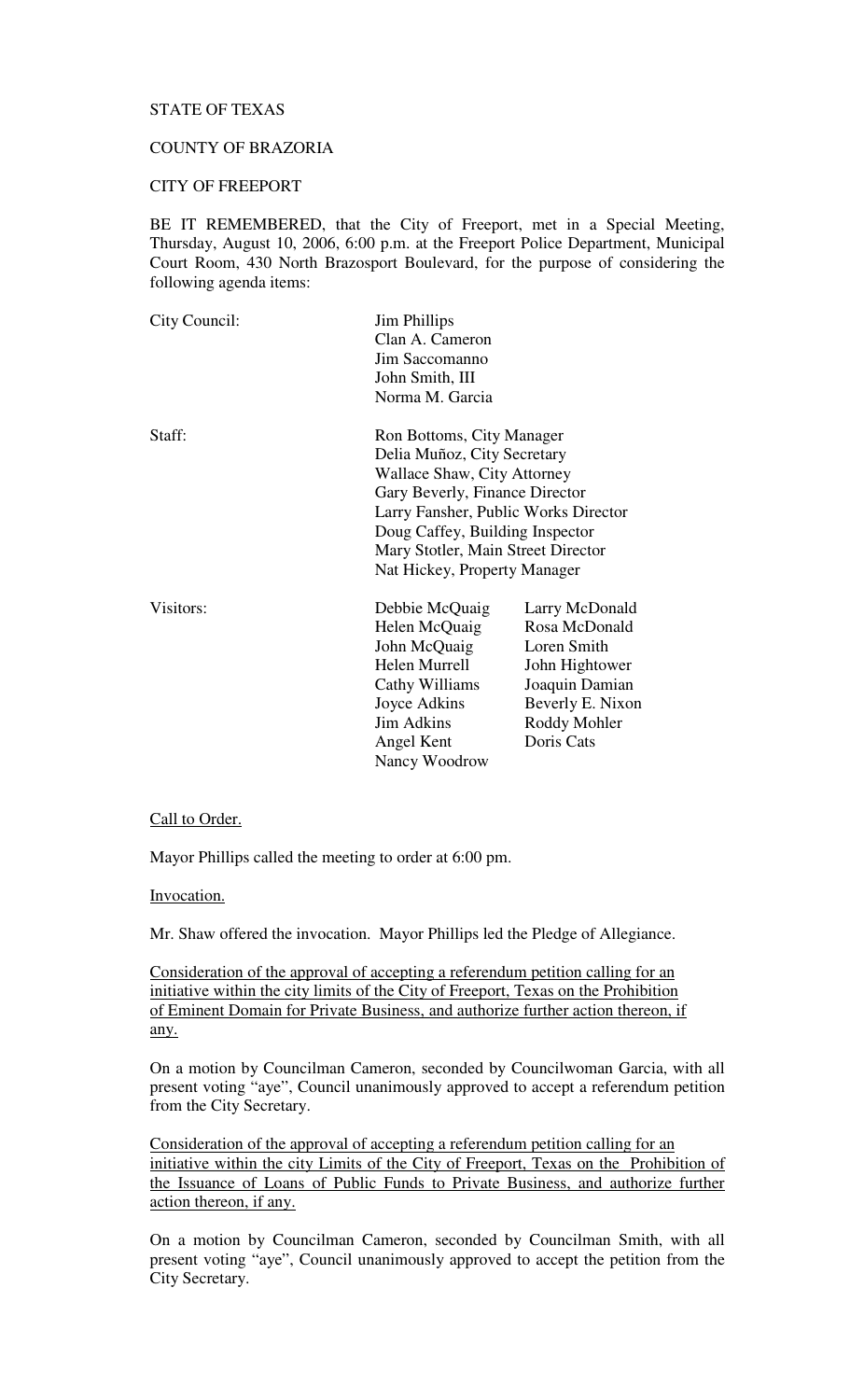Mayor Phillips closed the open session and opened the executive session at 6:05 p.m.

## **Executive Session:**

A**.** Section 551.071 Government Code

Consultation with the City Attorney concerning pending or contemplated litigation, settlement offers or other matters in which his duty to the City Council under Texas Disciplinary Rules of Professional Conduct of the State Bar of Texas clearly conflicts with Chapter 551, Government Code, to wit:

- (1) Regarding referendum petition submitted regarding a petition on Prohibition of Eminent Domain for Private Business.
- (2) Regarding referendum petition submitted regarding a petition on issuance of Loans of Public Funds to private business.
- (3) Marina

Mayor Phillips reconvened the open session at 7:52 p.m.

Consideration of the approval of accepting a referendum petition calling for an initiative within the city limits of the City of Freeport, Texas on the Prohibition of Eminent Domain for Private Business, and authorize further action thereon, if any.

Mr. Hightower explained how this item by its very nature is not subject to an initiative or referendum. It's framed as an amendment to the City's zoning ordinance and the courts have said that you cannot initiate or refer zoning ordinance. Another problem is that the City Charter grants the City the power of eminent domain. An ordinance cannot be passed that violates the City Charter. If adopted it would not be valid.

On a motion by Councilman Saccomanno, seconded by Councilman Smith, with all present voting 4 to l, Council approved Mr. Hightower's recommendation to seek opinions from the courts. Councilman Cameron opposed.

Consideration of the approval of accepting a referendum petition calling for an initiative within the city Limits of the City of Freeport, Texas on the Prohibition of the Issuance of Loans of Public Funds to Private Business, and authorize further action thereon, if any.

Mr. Hightower explained that if this was adopted, either by Council or by vote of the people, it would, in his opinion, be invalid because, like the other ordinance amending the zoning ordinance, it has been preempted by Chapter 380 of the Local Government Code. However, unlike zoning, he was not aware of any appellate court cases recognizing this preemption. Thus, because of other appellate court cases requiring either adoption of a requested ordinance or first submitting it to a vote of the people in the absence of a recognized preemption, he advised the City Council to either adopt the requested ordinance or submit it to a vote. Either way, its validity could be tested later.

Mr. Bottoms reminded the City Council that an initiative election would cost the City approximately \$5,000.00.

On a motion by Councilman Cameron, seconded by Councilman Saccomanno, with all present voting "aye", Council unanimously approved to reagenda this item on the Prohibition of the Issuance of Loans of Public to Private Business for August 21, 2006.